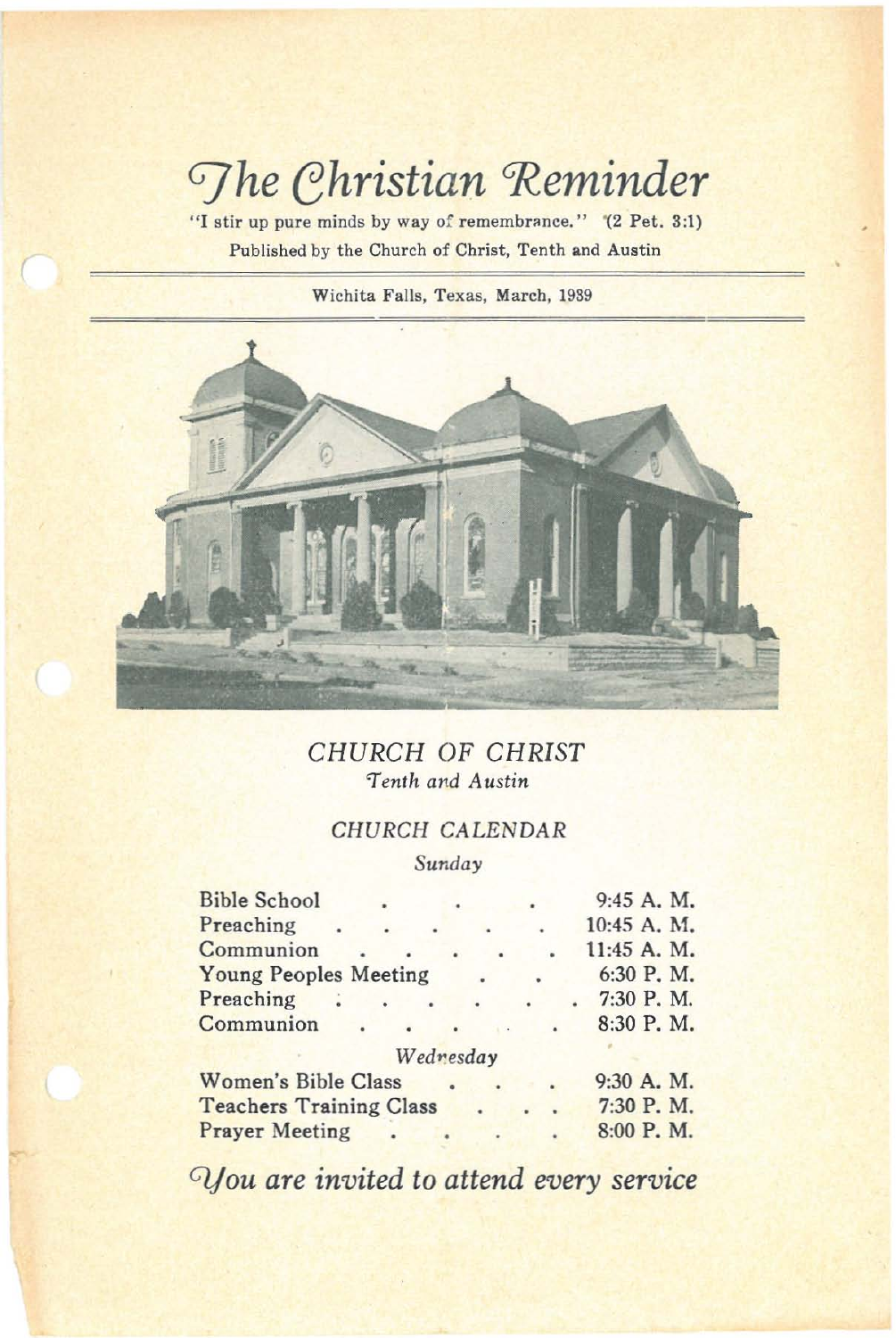*G]he Christian 'Reminder Published Monthly by «;hurch of «;hrist Robert* C. *Jones, Editor*

*New Members* Mrs. R. E. Minton, LaDelle Apartments, Tenth and Broad. Miss Frances Davis, 1604 Kemp Blvd. Mr. R. F. Skinner, Beech Street. Miss Joyce Skinner, Beech Street.

#### *Giving*

"Thanks be to God for his unspeakable gift," (2 Cor. 9:15). Thus Paul ended all he had been saying about giving. It was an explanation, revealing the great inspiration of all the giving which the people had been doing, and were now being urged to continue to do. They had given, they were urged to continue to give in order to carry on the Lord's work. Why should they do so? What motive would be sufficiently strong to inspire them to do so? The answer is found in this explanation. They were children of God, and they were such because He had given His only begotten Son It was indeed "His unspeakable gift." It is safe to say that about nothing in human history has so much been spoken as about this gift of God. Yet it remains an unspeakable gift; a gift about which, however much may be said, the final thing can never be said. This gift then is the inspiration and type of true Christian giving. Whenever we are called upon to give, let us first think of the unspeakable gift of God. Then love will be the inspiration of our giving, sacrifice will be its measure, and real blessing to ourselves and olhers its result.

### *Christians*

Some people call us "Campbellites" because they do dot know any better, while others call us "Campbellites" through prejudice. If we were followers of Campbell it would be different. Some people were worshipping according to the

Bible before Alexander Campbell was born. Now, if Campbell had founded a church, he did it without authority or even a necessity. Why should we follow Campbell when we have the Bible before us? Christ is the creed of the Church of Christ and we believe in him. When people obey the gospel they become members of the Church of Christ, for the Lord does not add people to denominations. It is true that Campbell set in order "things that were wanting," in many localities, but any preacher is supposed to do that. The church is referred to in two senses -- the local and the general. The church in general is referred to as "the redeemed in the aggregate." When Jesus said: "Upon this rock I will build my Church," he referred to the church in the general sense. "The church which is his body" (Eph. 1:22~23), refers to the church in the general sense. There are many, many passages where the church is spoken of as a local congregation. We hold to the name, Christian, for it is a name given by the Lord. "The disciples were called Christians first in Antioch," (Ac. 11:26).~-~Firm Foundation.

### *The Lord's Supper*

Who is the author?

1. The Lord Jesus. 1 Cor. 11-23.

What should we use in the supper?

1. A loaf. Mt. 26-28; 1 Cor. 11-23.

2. A cup. Mk. 14-23; 1 Cor. 10-16.

For whom was it prepared?

1. The Lord's people. Mt. 26-26. Why should we observe it?

1. Not to satisfy physical hunger. 1 Cor. 11·34.

2. It is <sup>a</sup> command. <sup>1</sup> Cor. 11-24,25.

3. To have spiritual life. In. 6-53.

4. In memory of Christ. Lk. 22-19.

5. To show Christ's death. 1 Cor. 11-26. When are we to observe it?

1. On the first day of the week. Ac.20-7. How must we partake of it?

1. Not unworthily. 1 Cor 11-27.

2. Discerningly. 1 Cor. 11-29.

3. Having examined ourselves. 1 Cor.11-28 How long must we observe it?

1. Till he comes. 1 Cor. 11-2fi.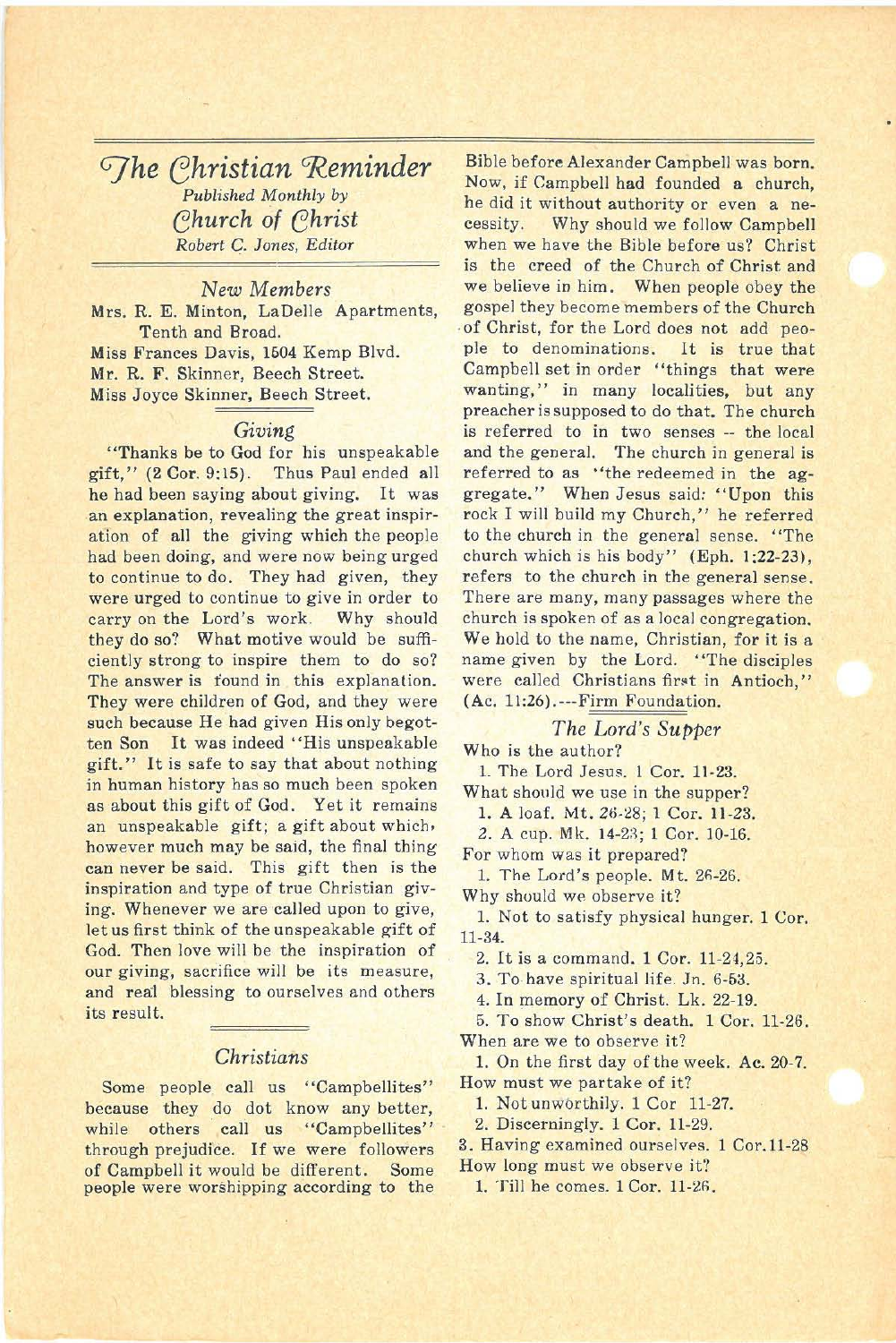## Matthew 16:18 "MY CHURCH" Acts 20:28

FOUNDATION Upon the fact that Jesus Christ is the Son of God rests the church of the New Testament. It has no other foundation. Read carefully: Matthew 16:18; Isaiah 28:16; Acts 4:12 and Corinthians 3:11.

PLACE The Lord's church began in Jerusalem. The prophets had said that it would: Isaiah 2:3 and Micah 4:2. Jesus told the apostles that the gospel would first be preached in Jerusalem, and it was: See Luke 24:47; Acts 1:4 and Acts 2.

TIME The New Testament church was established on the first Pentecost after Jesus had been raised from the dead. Jesus told the apostles to wait for power (i. e. the Holy Spirit): Luke 24:49; Acts 1:8. That power came on Pentecost: Acts 2. Peter says that it was the beginning: Acts 11;15.

DOCTRINE The early church continued stedfastly in the apostles' doctrine: Acts 2:42. Jesus Christ gave authority to the apostles to bind and to loose: John 20:23: Hebrews 2:3. We find by reading the New Testament what people were told to do in order to be saved. They were commanded to [1] Believe, Acts 16:31; [2] To Repent, Acts 3:19; [3] To Confess Christ, Acts 8:37; Rom. 10:9.10; and [4] To be baptized for the remission of sins: Acts 2:38; 10:48: 22:16; Gal. 3:27.

WORSHIP The worship of the New Testament church is quite different to the worship we observe in denominations today. In the days of the apostles, members of the church met every Lord's Day for the Lord's Supper, Acts 20:7. We know that they did right then. On the first day of the week they also gave of their means as they had been prospered: 1 Corinthians 16:2. The music in the New Testament church was purely vocal: Eph. 5:19; Col. 3:16. Ne mechanical instruments were used in the worship. 1t is sinful to use them today.

N A M E There IS something in <sup>a</sup> name! Only one name wherein we MUST be saved: Acts 4:12. Whatever we do must be done in the Name of the Lord Jesus: Col. 3:17. The name "Christian" is the only name we can wear and glorify God: 1 Peter 4:16. Jesus spoke of the church as "my church", Mat. 16:18. Other inspired writers wrote: "the church of the Lord", Acts 20:28, "the churches of Christ", Romans 16:16: and "the church of God", I Corinthians 1:2. The church is the bride of Christ (2 Corinthians 11-2). A bride wears her husband's name unless she be an adulteress: James 4:4. Those who think it is all right to wear human names should read carefully 1 Cor. 1:10:13.

Remember the church is the body of Christ (Eph. 1;22·23). There are just as many churches as there are Christs: 1 Cor. 1:13; Eph. 4:4. Only those who are members of the body of Christ will be saved; Eph. 5:23. Now if the church of which you are a member has to depend (foundation) upon a man made creed for existence; it did not begin in Jerusalem on the day of Pentecost; if it accepts as doctrine more or less than the apostles taught; if its worship or name is different to that you you read in the New Testament···IT IS NOT THE NEW TESTAMENT CHURCHl